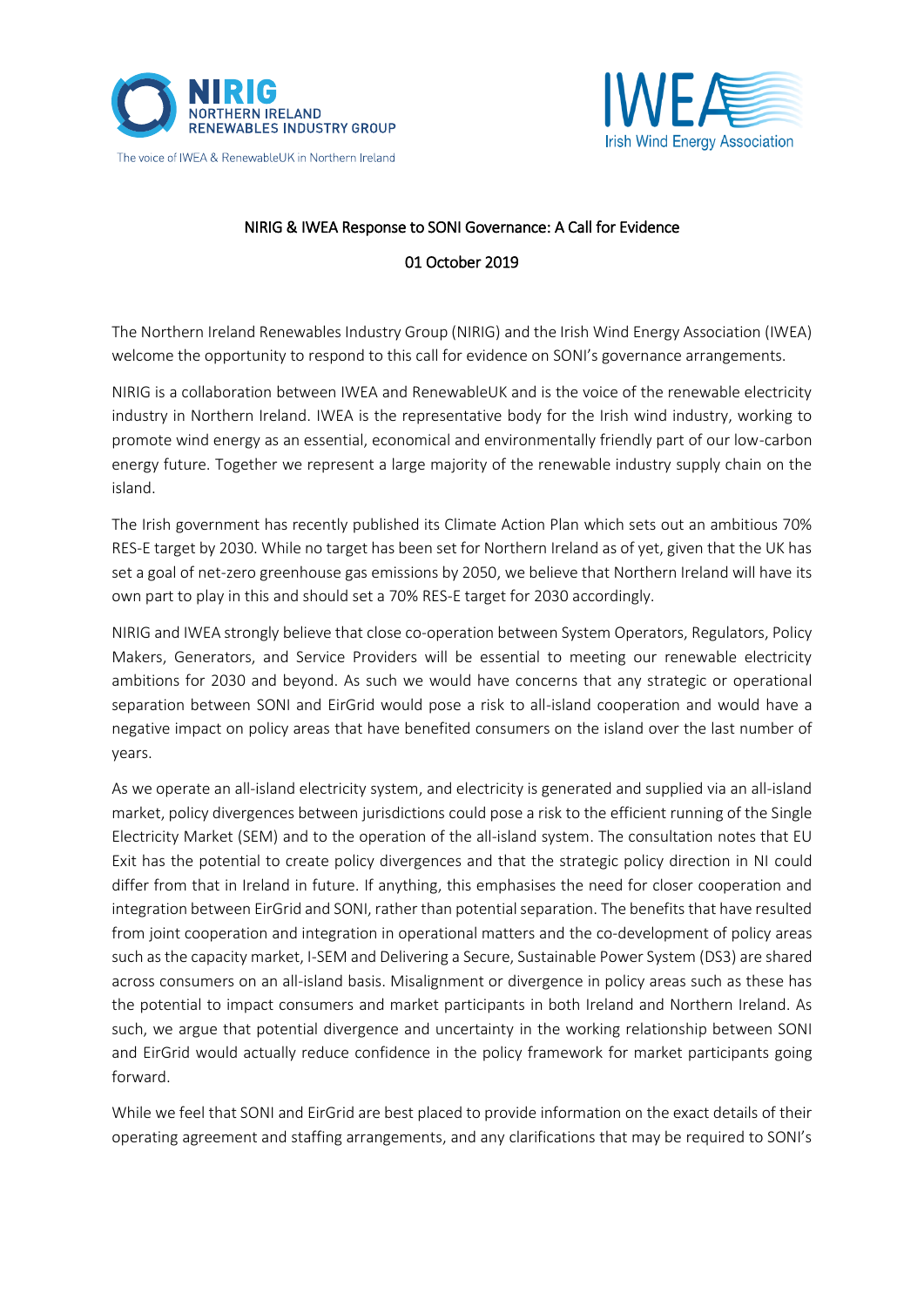licence, the consultation rightly points to synergies that exist between SONI and EirGrid in terms of their strategic direction, sharing of staff and economies of scale which have benefited consumers.

For example, the DS3 programme is an area of all-island co-operation between SONI and EirGrid, with shared staffing and resources, that has facilitated the integration of renewable generation on the island, minimised curtailment and delivered benefits to consumers by helping to reduce wholesale electricity prices. Analysis carried out by Baringa Partners LLP<sup>1</sup> estimates that successful integration of wind in Northern Ireland between 2000 and 2020 will result in a total net benefit to Northern Irish consumers of £135 million, primarily from lower wholesale prices. This analysis also estimates that wind generation avoids 9 million tonnes of power sector CO2 emissions. DS3 has maintained curtailment levels below 5%, incentivised units to reduce their min-gens and allowed more room for wind on the system, all of which has facilitated this achievement.

DS3 is an extremely coordinated and detailed programme of work across a range of workstreams which would have been difficult, and more costly, to achieve if this had been pursued at an individual TSO level. For instance, close alignment between SONI and EirGrid in relation to technical performance criteria and evaluation, as well as test procedures and signal specifications, for DS3 System Services have been of particular benefit to our members. This close alignment has helped speed up the process of developing suitable control and testing schemes enabling qualified parties to provide system services in both jurisdictions. As we transition into the next phase of renewable integration with a view to 2030 targets and beyond, it is critical that close integration and cooperation between SONI and EirGrid continues at this level.

The Capacity Remuneration Mechanism (CRM) and I-SEM are also examples of policy that have been progressed by SONI and EirGrid under the current framework which are delivering benefits to all-island consumers. For instance, it has been estimated by the Regulatory Authorities that the transition to the CRM for the first T-1 auction saved over €200 million for all-island consumers.

It appears that both TSOs have been able to benefit from leveraging each other's knowledge, expertise and resources in the delivery of policy. As we are a relatively small power system, with a small resource base, it makes sense to pursue efficiencies and optimisation of resources where this can be achieved, rather than doubling up on work areas that ultimately raise costs for consumers.

This call for evidence paper makes a number of assertions regarding "concerns" or "perceptions" raised by unspecified parties in relation to EirGrid dominance over SONI and possible disadvantages for Northern Ireland stakeholders and consumers. This is not the perception of NIRIG and IWEA, or our members. We call on the Utility Regulator to provide details and examples to support the claims made in this paper and we would like to highlight a number of areas in the consultation for particular comment.

# 1. Treatment of Stakeholders

1

*"When SONI was acquired by Eirgrid concern was expressed that consumers in Northern Ireland must be treated on a fair and equitable basis with their counterparts in Ireland. Moreover, the close* 

<sup>1</sup> Baringa's '*The Wind Dividend'* Report: [http://www.ni-rig.org/wp-content/uploads/2017/02/NIRIG-The-Wind-](http://www.ni-rig.org/wp-content/uploads/2017/02/NIRIG-The-Wind-Dividend-Report-WEB.pdf)[Dividend-Report-WEB.pdf](http://www.ni-rig.org/wp-content/uploads/2017/02/NIRIG-The-Wind-Dividend-Report-WEB.pdf)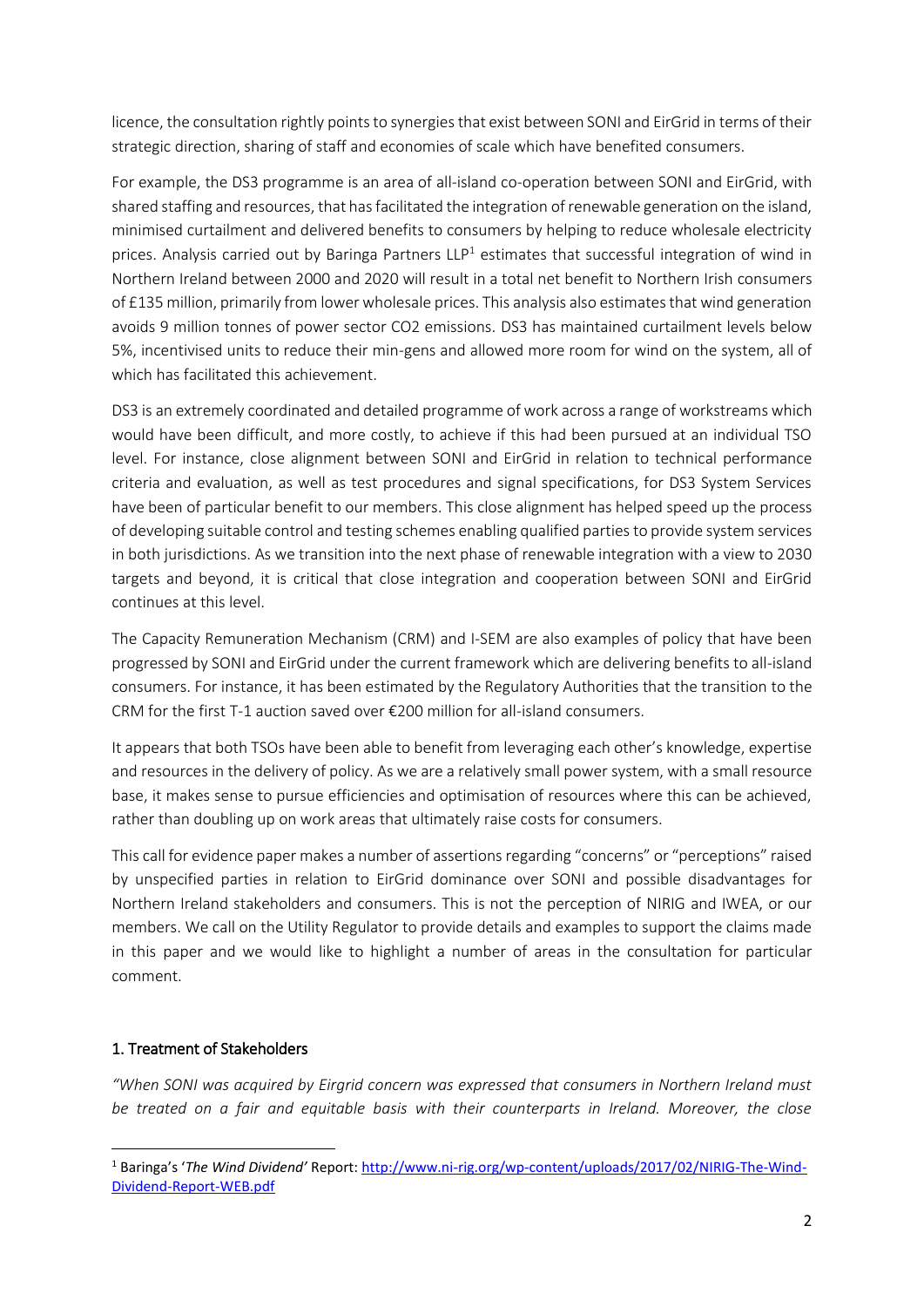*relationship between Eirgrid and SONI since acquisition has given rise to a perception of Eirgrid plc dominance over SONI, and a suspicion that Eirgrid strategy has influenced SONI policies arising, for example, from the frequency with which Eirgrid staff represent SONI in dealings with NI counterparties, including the UR. There is also a perception that this dominance has an impact on pay and industrial relations. Some parties in Northern Ireland have therefore expressed concerns about whether other Northern Ireland stakeholders, including consumers, are being treated on a fair and equitable basis as compared to their counterparts in Ireland."*

## NIRIG and IWEA Comments

Again, we highlight that this is not the perception of NIRIG and IWEA or our members. We view SONI and EirGrid as equal partners in the operation and development of the all-island electricity system. Close cooperation and integration between the TSOs have benefited stakeholders and we have already listed DS3, the CRM and I-SEM, as examples of this.

## 2. Decision Making

*"In addition, in the case of SONI and Eirgrid – while, when independent of each other, additional comfort could be derived from the fact that there would be many decisions (particularly those decisions taken in conjunction with each other) in respect of which the actions of each TSO would be subject to highlyinformed scrutiny by the other – there is a danger that this scrutiny is lost with Eirgrid ownership of SONI"*

## NIRIG and IWEA Comments

We argue that EirGrid ownership of SONI and close integration between the TSOs has helped the decision-making process in many cases and streamlined the delivery of policy. Pushing the separation of decision making would be viewed by NIRIG and IWEA as a backward step and lead to delays and inefficiencies in the future. Independence of the kind hinted at above, in the context of Brexit uncertainty and potential strategic misalignment, would only create divergence risks and impact the ability to deliver all-island policy and achieve renewable targets. The implementation of programmes such as I-SEM, DS3 and the CRM, as well as close operational and strategic alignment between SONI and EirGrid, are intended to benefit all-island consumers. It is not the view of NIRIG and IWEA, or its members, that actions taken by one TSO have disadvantaged stakeholders in another jurisdiction. Indeed, decisions and actions taken under the current framework have been for the benefit of all-island stakeholders.

It is also worth noting that SONI already remains independent of EirGrid in a number of areas, i.e. price controls, connection process, grid codes and compliance processes etc.

# 3. Strategic Direction

*"In particular, as the energy transition gathers momentum, Eirgrid ownership of SONI, and in turn ownership of Eirgrid by the Irish government, could arguably have the potential to frustrate government policy in NI in the absence of robust independence arrangements. Practically, this problem could arise, for instance, because the strategic direction of the Eirgrid group is influenced by the direction of policy*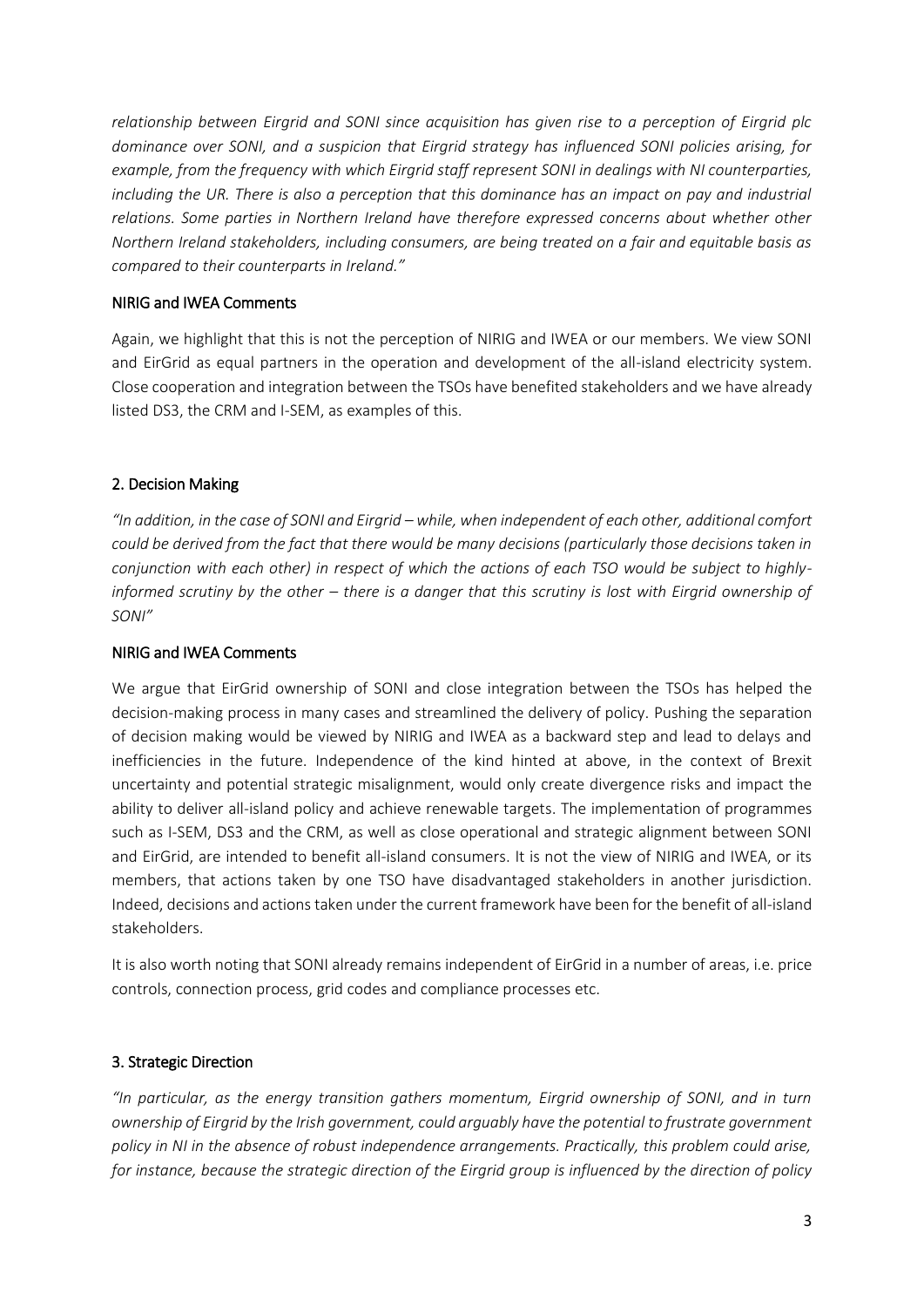*in Ireland and SONI is so integrated into the Eirgrid group that it cannot depart from the group direction of travel, or at the operational level cannot create new ways of working with NIE Networks because it does not control the personnel, resources and systems needed to manage the energy transition in NI."*

# NIRIG and IWEA Comments

Ireland has a 70% RES-E target and, while a RES-E target hasn't been defined yet for Northern Ireland, it is likely to be ambitious given UK decarbonisation goals. It is therefore important to again emphasise that the all-island electricity system and market are so integrated that policiesin both jurisdictions need to align in order to deliver on renewable targets and achieve benefits for consumers. For example, the all-island Rate of Change of Frequency (RoCoF) project is a case of where policy divergence in one jurisdiction would severely impact the ability of the other jurisdiction to achieve policy targets.

The experience of both jurisdictions having the same 2020 RES-E target and using a strong TSO working relationship to act as the critical fulcrum in order to ensure the all-island grid and market could make successful progress towards meeting the 2020 targets is a major success story. All-island cooperation through DS3 has minimised curtailment which has facilitated Northern Ireland meeting its 2020 target ahead of schedule. As we move towards the next challenges of decarbonising the electricity system having this strong fulcrum will be even more important.

# 4. Shared Resources

*"SONI's price control is intended to provide SONI with the resources it needs to undertake its licence obligations. However, this may be undermined to the extent that SONI staff become engaged in matters of specific interest to Eirgrid. Also, the functional model may require SONI to mirror the functional organisation of Eirgrid whereas, if SONI were focussed purely on NI, it is possible that it might have fewer functional /managed streams and fewer senior managers, within a structure in which staff would generally be less specialised"*

# NIRIG and IWEA Comments

Both TSOs are able to leverage each other's resources which makes sense in terms of efficiencies. However, it doesn't seem possible that SONI would be able to manage as an independent TSO with fewer staff as set out in this paragraph. There are many situations, such as the DS3 programme for example, where EirGrid staff have carried out analysis specifically related to the Northern Ireland system to benefit Northern Irish consumers. Our members are aware of other examples such as in grid connections and in network planning where SONI has been able to leverage EirGrid staff and expertise. It would be useful to understand from the System Operators, what percentage of overlap in responsibilities take place between NI and IE staff. If SONI were to operate in a purely focused NI facility, then the Utility Regulator will need to account for this in the subsequent Price Review period for Northern Ireland and allocate sufficient resources to deliver on the likely ambitious renewable targets for Northern Ireland over the next decade.

Again, we would like to highlight the fact that we are a relatively small system with limited resources and that the sharing of resources and expertise is a sensible approach in this regard. The resources needed by the TSOs are scarce and highly specialised, as such there is a much higher chance of successfully sourcing these resources between EirGrid/SONI.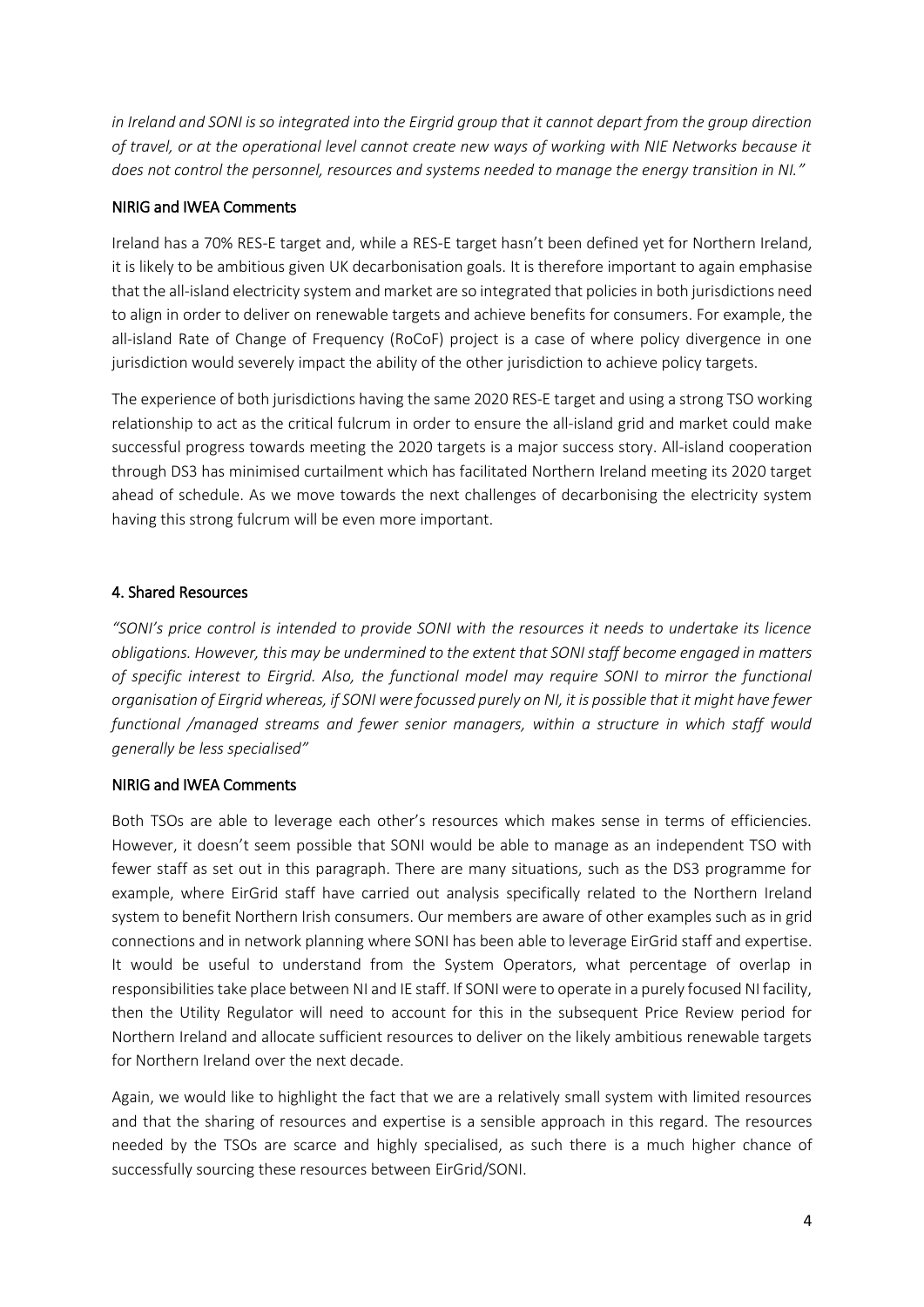## Call for Evidence Questions:

### 1. Stakeholder Views on Decision Making in SONI

*UR welcomed views on the following:*

- *the extent to which the SONI board should have the ability to set strategy and policies for SONI;*
- *whether the SONI board should hold the SONI senior management team to account;*
- *whether the appointment of independent non-executives would be beneficial, including in respect of holding the senior management team to account and in setting SONI strategy and policies;*
- *the matters that stakeholders consider should be within the scope of the SONI's Board's decision making responsibility and why;*
- *the matters that it would be appropriate to be reserved for the Eirgrid plc board, and why; and*
- *the extent to which reinforcing the independence of the SONI Board and ensuring transparency around the scope of delegated and reserved matters would allay any perception that the SONI TSO is less than independent from Eirgrid TSO.*

#### IWEA and NIRIG Response

It is NIRIG and IWEA's view that it is for SONI itself to provide clarity as to the precise role and authority of the SONI board. However, it is the view of NIRIG and IWEA, and of our members, that actions and decisions taken by both SONI and EirGrid, under the current framework, have benefited all-island consumers. Our position is that this has not been negatively impacted by EirGrid ownership of SONI. Common purposes, values and strategies across both organisations would therefore appear to be a key enabler for the successful all-island cooperation that has taken place so far. Continued alignment going forward will be critical for achieving our decarbonisation goals.

#### 2. UK Corporate Governance Code

*UR welcomed views on the following:*

- *whether it is appropriate to apply the principles in the Code to SONI, in whole or in part;*
- *the extent to which SONI could already be said to meet the principles contained in the Code;*
- *whether the principles, to the extent respondents consider they should apply, should be codified in the licence or could be implemented on a voluntary basis by SONI.*

#### IWEA and NIRIG Response

NIRIG and IWEA agree that there should be regular review of governance arrangements and that these should be in line with best practice. As some parties have apparently raised concerns regarding SONI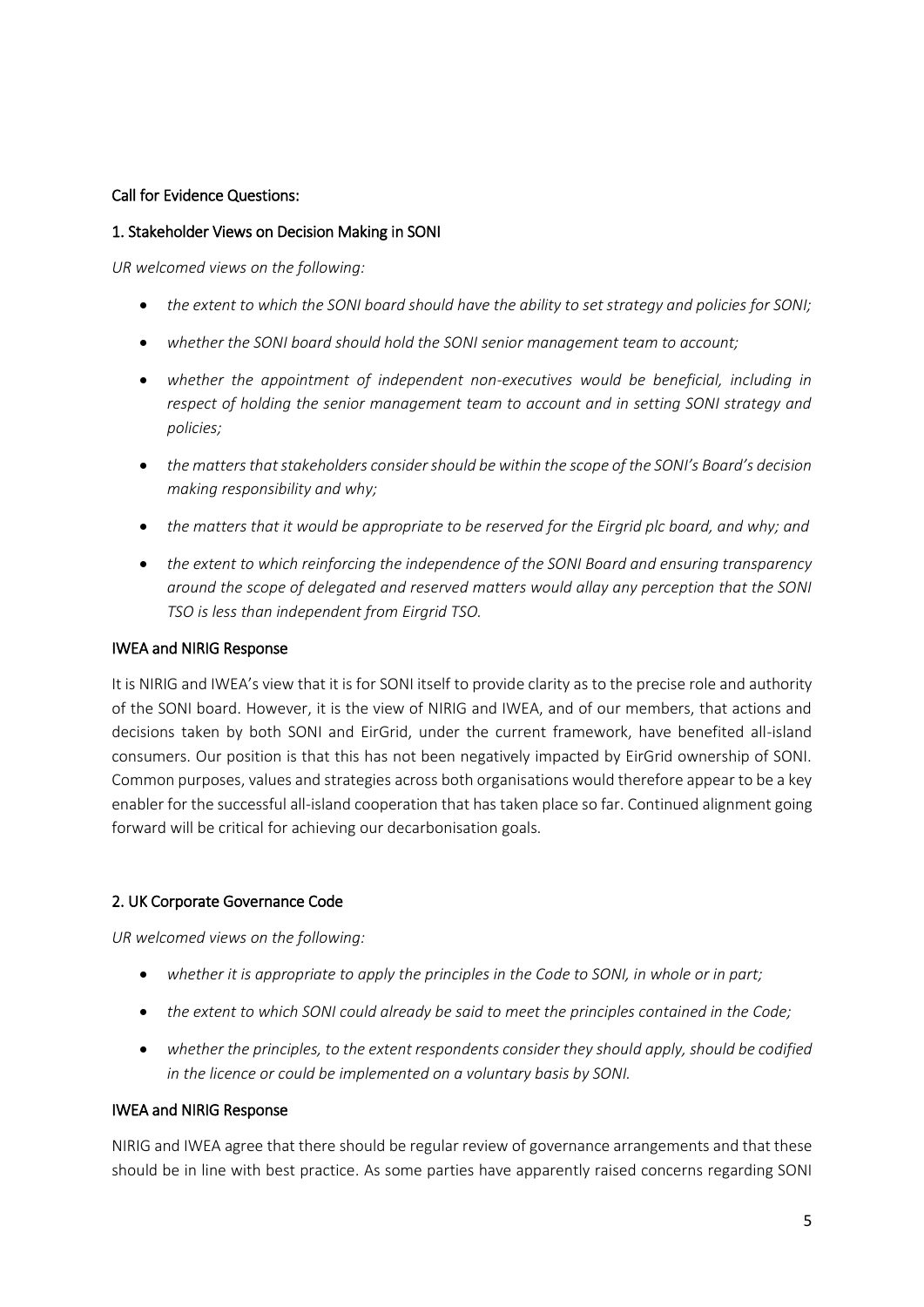governance, it may be prudent to have more independent directors on the SONI board in order to ensure that everybody can have complete confidence in SONI governance arrangements. However, this should not be to the detriment of all-island cooperation and SONI/EirGrid strategic alignment. The call for evidence notes that the EirGrid board has a requirement for two independent directors of appropriate standing with extensive Northern Ireland backgrounds. It is also stated that one of these two independent directors would be deputy chair. NIRIG and IWEA would propose that these two independent directors should also be members of the SONI board. We also propose a similar arrangement for the SONI board with at least two independent directors nominated from the EirGrid board, one of which would be deputy chair. It is important to strengthen the linkages between both boards and to ensure strategic alignment across the island is maintained.

# 3. Transparency and Accountability

*UR welcomed Views on the following:*

- *whether stakeholders believe transparency in SONI's governance procedures be improved, and if so how; and*
- *whether there are specific areas where information flow could be improved.*

## IWEA and NIRIG Response

NIRIG and IWEA, and our members, are strongly of the view that NI stakeholders and consumers are only benefiting from the close working relationship between SONI and EirGrid. This is also relevant for IE stakeholders and consumers. If anything, we feel that SONI/EirGrid have not highlighted enough the benefits that all-island cooperation has delivered. Our members, via direct interactions with SONI on connections and operations of windfarms, have always been strongly aware that SONI view the interests of the NI consumer as paramount. The call for evidence makes reference to parties raising informal concerns regarding SONI's relationship with EirGrid. This is not a concern of NIRIG and IWEA, or our members.

# 4. Flexibility for Future Arrangements

*UR welcomed views on the following:*

- *what enablers stakeholders consider will be important for SONI's role in the energy transition, and what barriers to these enablers might exist;*
- *what resources, including SONI personnel and systems will be necessary for the energy transition;*
- *whether local knowledge needs to be retained in SONI or whether this can be contracted in, and the extent to which such knowledge is important now and will be in future;*

#### IWEA and NIRIG Response

NIRIG and IWEA would generally comment that our members view that SONI and NIE Networks have a relatively good working relationship. We see that day to day in the delivery of grid connections for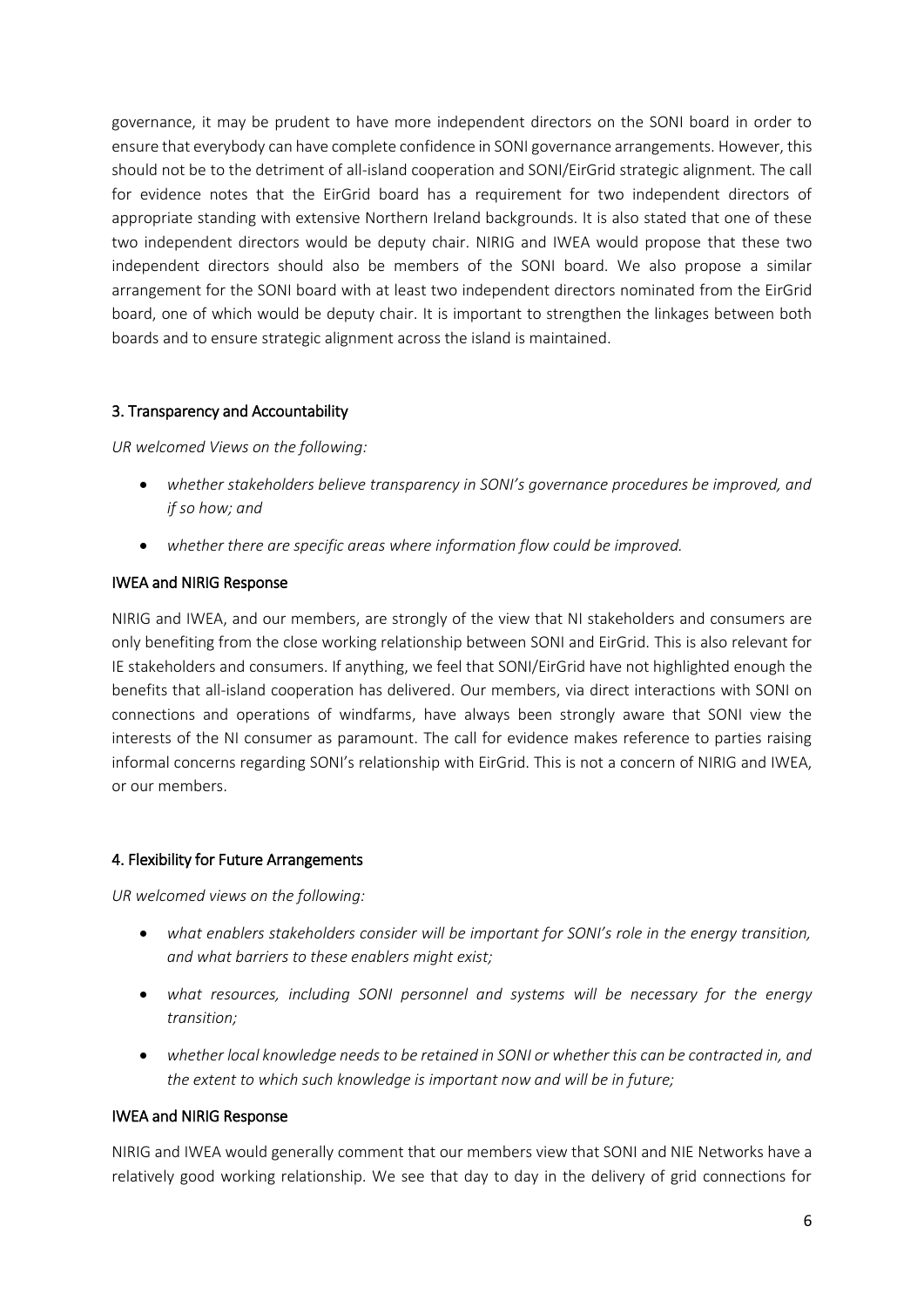renewable generators. It is important that this close and flexible arrangement is encouraged, and the working relationship maintained without resort to rigid formal arrangements which would only result in inefficiencies, increased costs and poorer service to stakeholders. This also holds for SONI/EirGrid working arrangements.

We do not view EirGrid ownership of SONI, or the current working arrangements, as a barrier to Northern Ireland managing the energy transition. As we have highlighted, the ability to leverage highly specialised resources and expertise across both TSOs is a clear benefit of the current arrangements and has facilitated Northern Ireland achieving its 2020 RES-E target. We note the recently launched allisland FlexTech initiative that is seeking to remove the barriers to further renewable integration and is already being progressed collaboratively by the TSOs and DSOs in both jurisdictions. It is important that work such as this is progressed on an all-island basis and we have already noted that it seems unlikely that SONI would be able to manage the energy transition, as an independent TSO, without significant increases in resources. The UR would need to account for this in the subsequent Price Review period for Northern Ireland and allocate sufficient resources to deliver on the likely ambitious renewable targets for Northern Ireland over the next decade. Again, as we are a relatively small power system, with a small resource base, it makes sense to pursue efficiencies and optimisation of resources where this can be achieved, rather than doubling up on work areas that ultimately raise costs for consumers.

## 5. Questions for SONI

*UR welcomed views from SONI on the matters raised in the call for evidence.*

#### IWEA and NIRIG Response

No comment.

### **Conclusion**

NIRIG and IWEA strongly believe that close co-operation between System Operators, Regulators, Policy Makers, Generators, and Service Providers will be essential to meeting our renewable electricity ambitions for 2030 and beyond. As such we would have concerns that any strategic or operational separation between SONI and EirGrid would pose a risk to all-island cooperation and would have a negative impact on policy areas that have benefited consumers on the island over the last number of years. As we transition into the next phase of renewable integration with a view to 2030 targets and beyond, it is critical that close integration and cooperation between SONI and EirGrid continues at current levels.

The call for evidence makes a number of assertions regarding "concerns" or "perceptions" raised by unspecified parties in relation to EirGrid dominance over SONI and possible disadvantages for Northern Ireland stakeholders and consumers. This is not the perception of NIRIG and IWEA, or our members. We call on the Utility Regulator to provide details and examples to support the claims made in this paper. We also propose that an external audit is performed on areas of particular concern to the Utility Regulator, that would be transparent to stakeholders, and which would investigate some of the claims made in this paper in a fair and impartial manner.